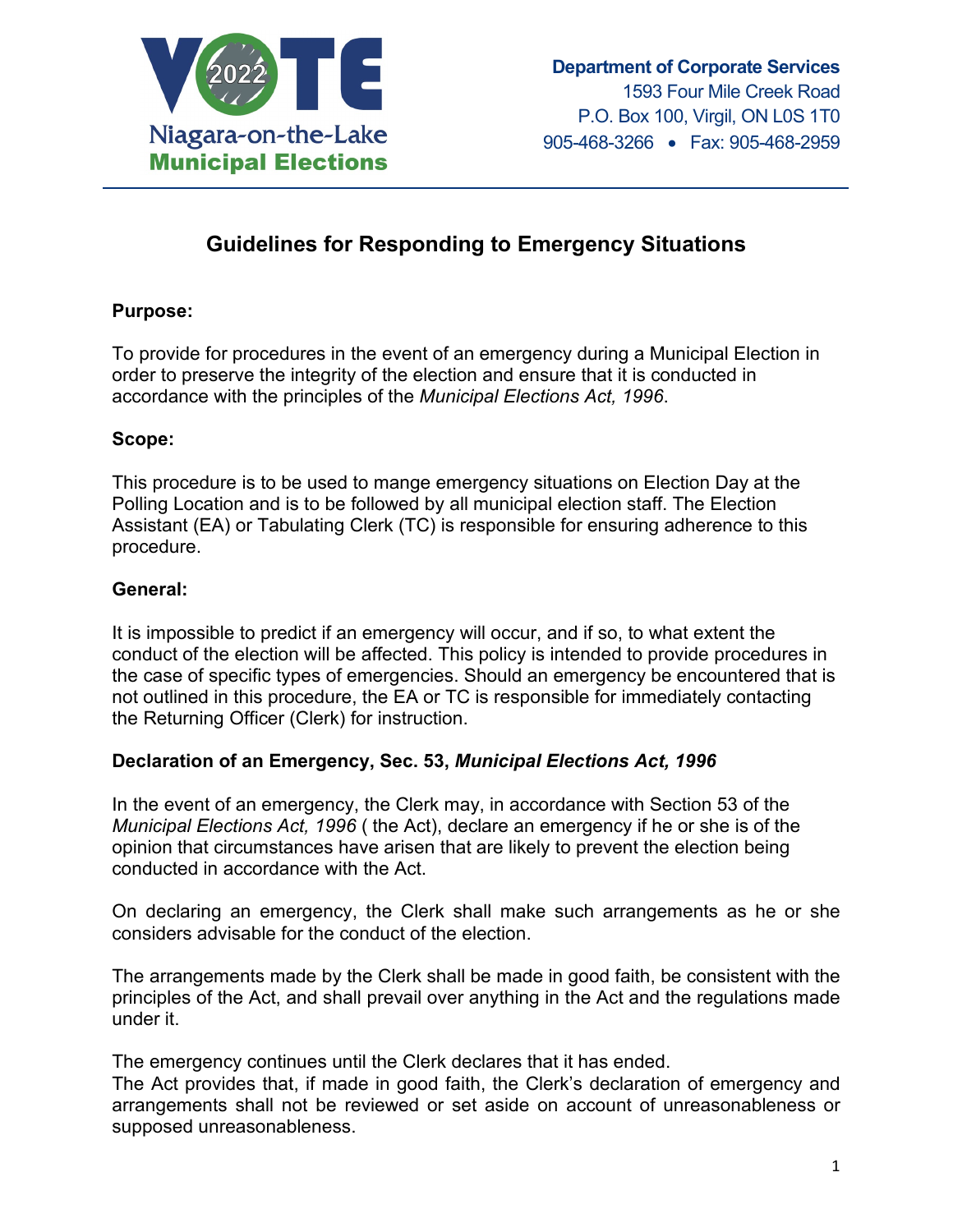

If the voting is delayed for a prolonged period of time, the Returning Officer (Clerk) may extend the voting hours at the voting location and delay the issuance of any results until the closing of the vote.

# **Maintaining the Peace and Order, Sec. 11(2)(c),** *Municipal Elections Act, 1996*

Section 11(2)(c) of the Act provides that the Clerk is responsible for maintaining peace and order.

The Clerk is responsible for determining the need for obtaining assistance of this nature and for making the necessary arrangements in this regard.

The Clerk may require the assistance of persons specially appointed to aid in maintaining peace and order. The Clerk may also empower a Deputy Returning Officer (DRO), EA or TC to similarly require the assistance of such persons.

A DRO may remove any person causing a disturbance from the voting place. This applies to voter, scrutineer, candidate, media, etc.

# **Hydro Outage**

In the event of a hydro outage, the Returning Officer (Clerk):

- 1. Request that the EA or TC contact the Returning Officer (Clerk) to inform of the outage.
- 2. The TC shall continue processing ballots through the tabulator by using the backup power supply.
- 3. If the backup power supply no longer works (i.e.: after one hour) insert the ballots into the auxiliary slot in the back-up compartment of the ballot box. . Every ICP has a battery installed. In the event a tabulator loses electricity, the machine will run on the battery for up to two hours
- 4. The Returning Officer (Town Clerk) will provide direction on extended polling hours or alternate location to re-open the polling location.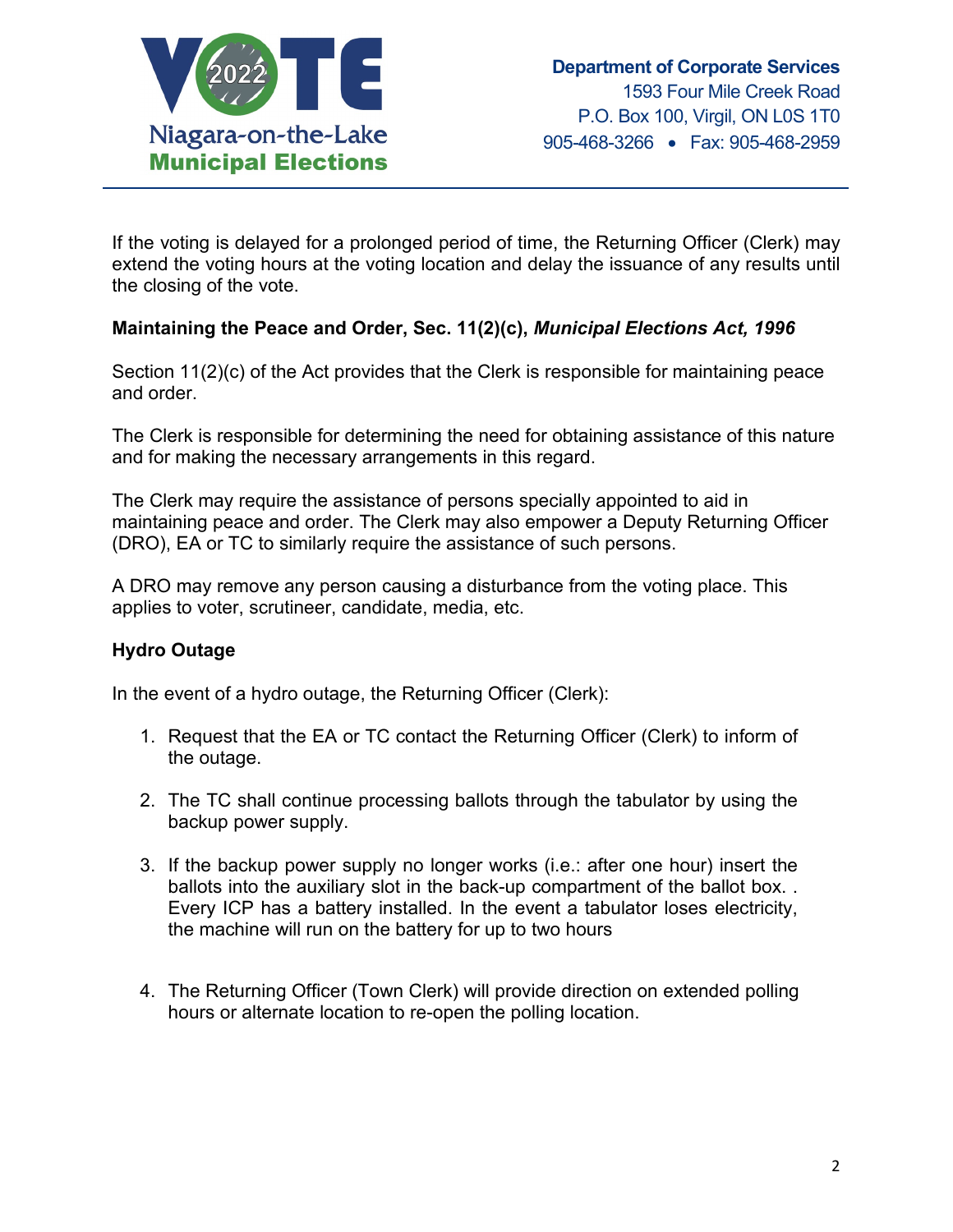

# **Fire/Flood**

Staff is required to be familiar with all exits at the polling location. The EA or TC shall establish a central meeting place located outside of the polling location, and communicate the location to all staff.

The following procedures are to be followed should staff discover fire, see smoke, smell gas or should the fire alarm sound:

- 1. Ensure everyone remains calm.
- 2. The EA or TC shall immediately call 911.
- 3. The EA or TC shall instruct everyone to leave the building immediately, including voting staff, electors and candidates/scrutineers.
- 4. The DRO shall exit with the Voters' List and ballots. The DRO shall, if time permits, put all loose documentation, including unused ballots, into the supply box (unless personal safety is in danger).
- 5. The TC shall exit with the vote tabulator and ballot box. The TC is responsible for keeping the Tabulator in their possession at all times.
- 6. Everyone shall evacuate the building immediately using the nearest safe exit and shall not use an elevator.
- 7. The EA or TC shall contact the Returning Officer (Clerk).
- 8. The EA or TC shall ensure everyone has evacuated the building safely and conduct a head count or roll call to confirm that no one remains inside the building.
- 9. The EA or TC shall initiate re-entry into the polling location, only once authorized by the Fire Chief.
- 10.The Returning Officer (Town Clerk) will provide direction on extended polling hours or alternate location to re-open the polling location.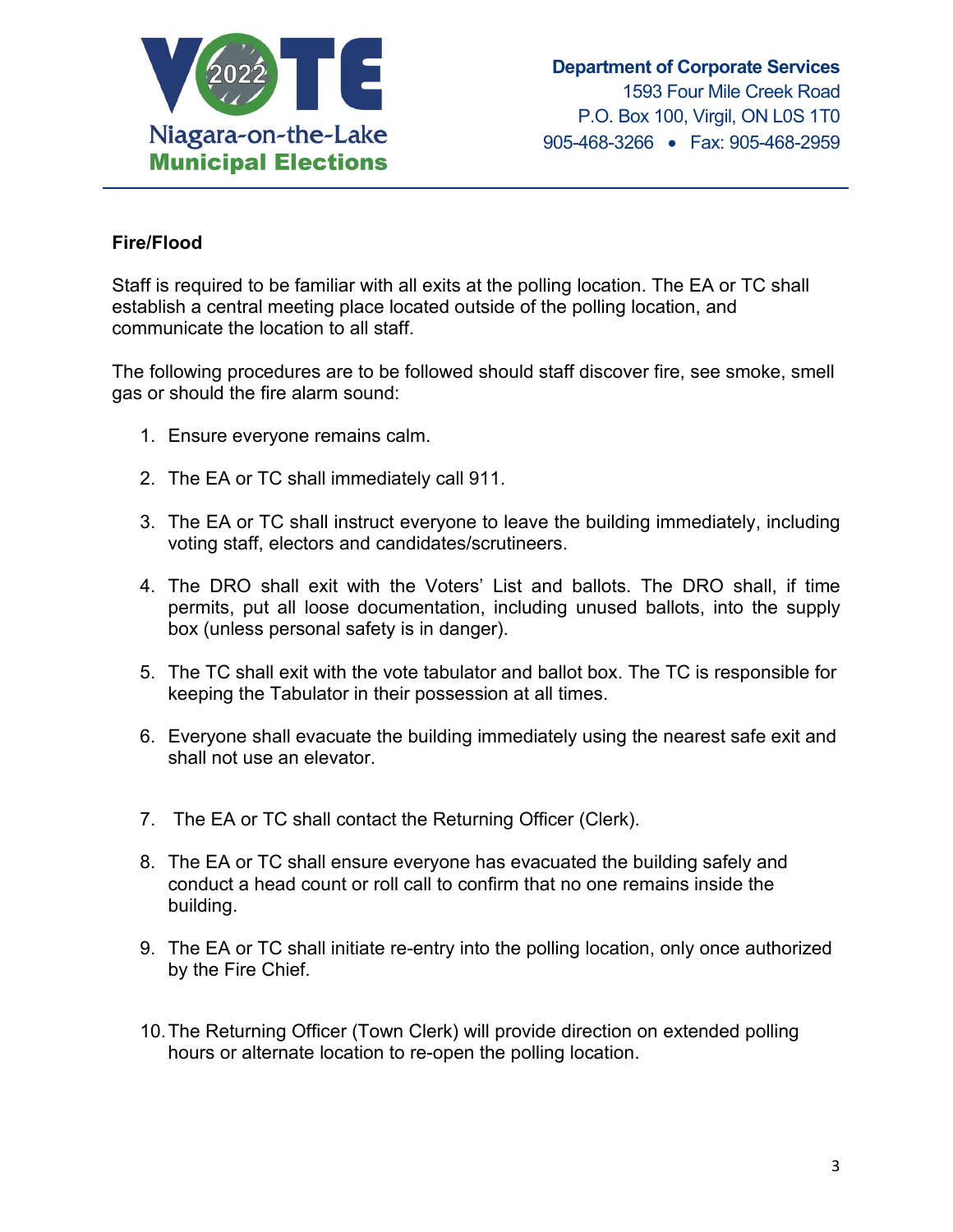

#### **Medical Emergency**

If a poll worker, elector, candidate or scrutineer becomes ill or is injured at a polling location, the EA or TC shall:

- 1. Make the person as comfortable as possible.
- 2. Call 911, if necessary.
- 3. Call the Returning Officer immediately to discuss the situation and determine any action required (e.g. to obtain a replacement for the poll worker).

Should a poll worker become ill or be injured, but not sufficiently ill to request an ambulance, the Returning Officer shall be contacted immediately. The Returning Officer (Clerk) shall, if required, make arrangements to send a replacement.

The ballots and the vote tabulator must be protected at all times by an authorized poll worker who is not affected by the emergency (i.e. if the TC is ill, it shall become the EA's responsibility).

# **Bomb Threat**

In the event of a bomb threat, the EA or TC shall:

- 1. Ensure everyone in the polling location remains calm.
- 2. The DRO shall put all loose documentation, including unused ballots, into the supply box.
- 3. The TC shall exit with the vote tabulator and ballot box. The TC is responsible for keeping the Tabulator in their possession at all times.
- 4. Everyone shall evacuate the building immediately using the nearest safe exit and shall not use an elevator.
- 5. The EA or TC shall ensure everyone has evacuated the building safely and conduct a head count or roll call to confirm that no one remains inside the building.
- 6. The EA or TC shall call 911.
- 7. The EA or TC shall contact the Returning Officer (Town Clerk).